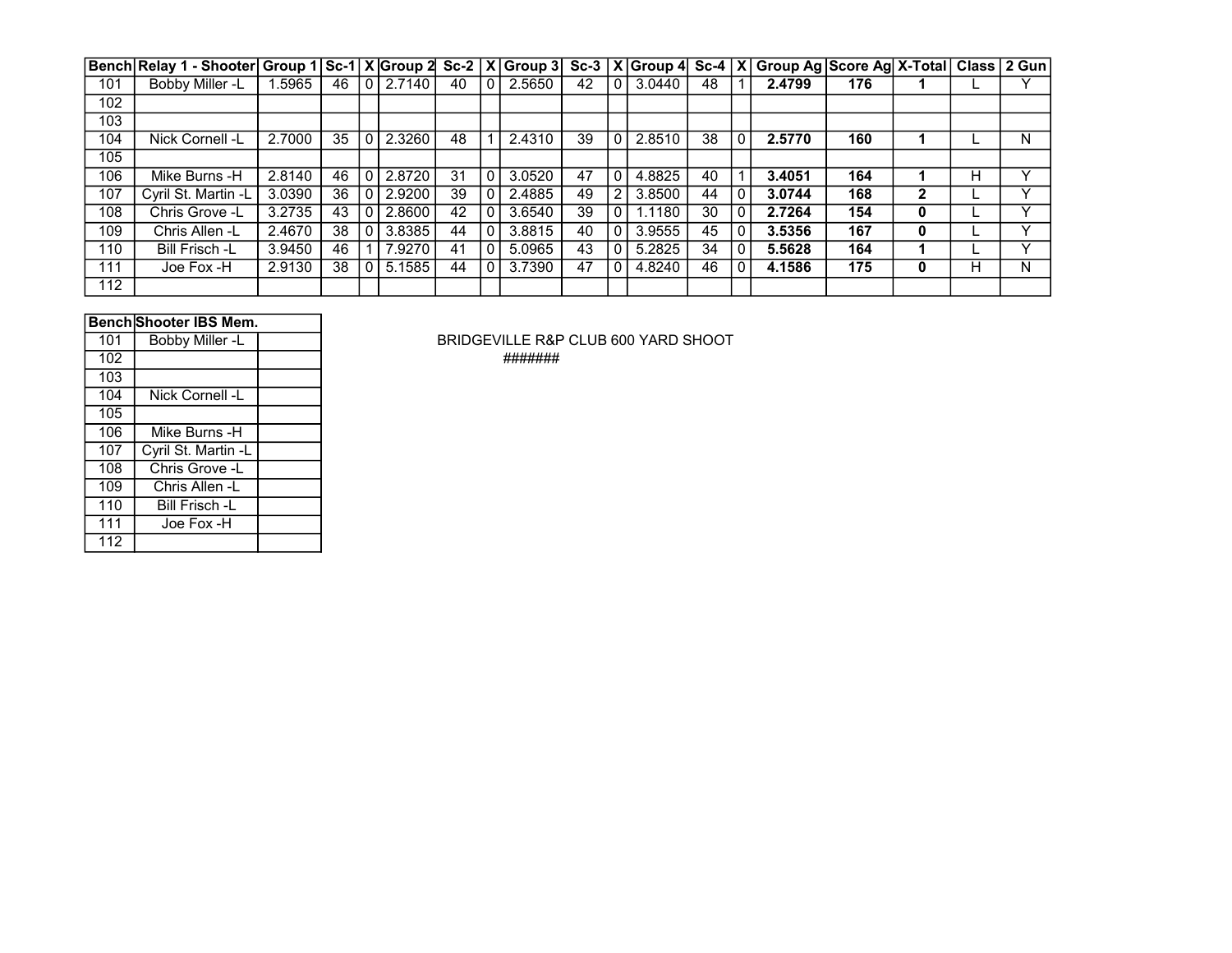| <b>Bench</b> | Relay 2 - Shooter   Group 1   Sc-1   X   Group 2 |         |    |              |         | $Sc-2 X $ |                | Group $3$ |    |              |         |    |   | Sc-3   X   Group 4   Sc-4   X   Group Ag   Score Ag   X-Total   Class   2 Gun |     |   |   |   |
|--------------|--------------------------------------------------|---------|----|--------------|---------|-----------|----------------|-----------|----|--------------|---------|----|---|-------------------------------------------------------------------------------|-----|---|---|---|
| 201          | Bobby Miller -H                                  | 2.5665  | 49 |              | 2.1705  | 46        | $\mathbf 0$    | .9545     | 45 | $\mathbf 0$  | 4.8755  | 42 |   | 2.8918                                                                        | 182 |   | н |   |
| 202          |                                                  |         |    |              |         |           |                |           |    |              |         |    |   |                                                                               |     |   |   |   |
| 203          |                                                  |         |    |              |         |           |                |           |    |              |         |    |   |                                                                               |     |   |   |   |
| 204          | Mike Nance -L                                    | 21,0000 | 0  | $\Omega$     | 21.0000 |           | 0              | 2.7815    | 44 | $\mathbf 0$  | 4.0045  | 45 | 0 | 12.1965                                                                       | 89  | 0 |   |   |
| 205          | Jim Zimmerman -F                                 | 8.3625  |    | $\Omega$     | 21.0000 | 17        | $\overline{0}$ | 21.0000   |    | $\mathbf 0$  | 6.6880  |    | 0 | 14.2626                                                                       | 24  | 0 |   | N |
| 206          | Mike Burns -L                                    | 4.6830  | 37 | $\mathbf{0}$ | 4.3820  | 48        | 2 <sub>1</sub> | 3.2205    | 39 | $\mathbf{0}$ | 3.5750  | 33 |   | 3.9651                                                                        | 157 | 2 |   | v |
| 207          |                                                  |         |    |              |         |           |                |           |    |              |         |    |   |                                                                               |     |   |   |   |
| 208          |                                                  |         |    |              |         |           |                |           |    |              |         |    |   |                                                                               |     |   |   |   |
| 209          |                                                  |         |    |              |         |           |                |           |    |              |         |    |   |                                                                               |     |   |   |   |
| 210          | Cliff Phillips -L                                | 5.2835  | 47 | $\Omega$     | 3.0405  | 46        | $\mathbf{0}$   | 4.7260    | 12 | $\mathbf{0}$ | 6.5535  | 38 |   | 4.9009                                                                        | 143 | 0 |   | N |
| 211          | Mark Brown -H                                    | 21,0000 | 0  | 0            | 4.2455  | 10        | $\overline{0}$ | 21.0000   | 9  |              | 21,0000 | 0  | 0 | 16.8114                                                                       | 19  | 0 | н | N |
| 212          |                                                  |         |    |              |         |           |                |           |    |              |         |    |   |                                                                               |     |   |   |   |

|     | Benchl Shooter IBS Mem. | Y/N |
|-----|-------------------------|-----|
| 201 | Bobby Miller -H         |     |
| 202 |                         |     |
| 203 |                         |     |
| 204 | Mike Nance -L           |     |
| 205 | Jim Zimmerman -F        |     |
| 206 | Mike Burns -L           |     |
| 207 |                         |     |
| 208 |                         |     |
| 209 |                         |     |
| 210 | Cliff Phillips -L       |     |
| 211 | Mark Brown -H           |     |
| 212 |                         |     |

BRIDGEVILLE R&P CLUB 600 YARD SHOOT

#######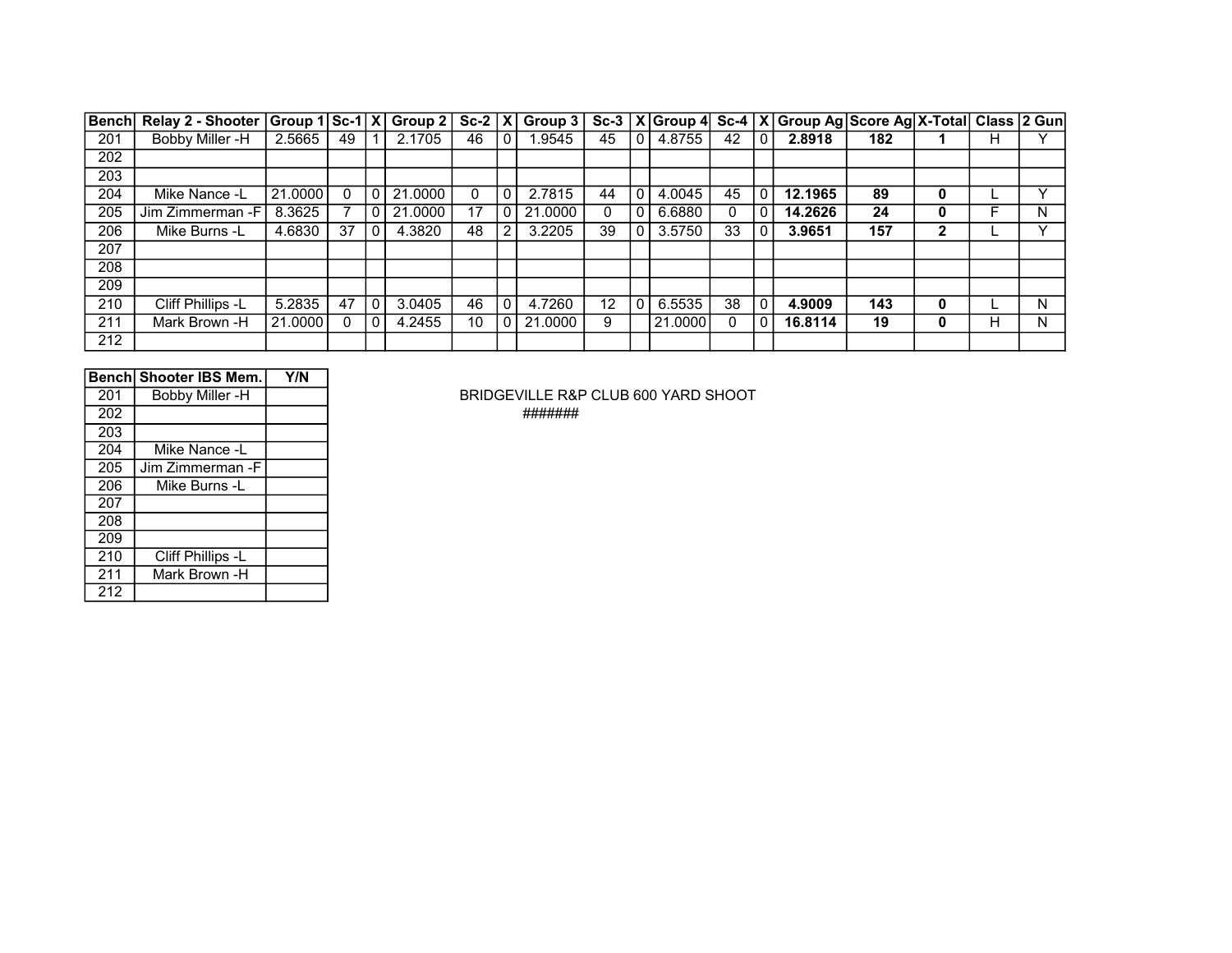|     | Bench Relay 3 - Shooter Group 1 Sc-1 X Group 2 Sc-2 X Group 3 Sc-3 X Group 4 Sc-4 X Group Ag Score Ag X-Total Class 2 Gun |        |    |              |        |    |        |    |                |        |    |        |     |   |   |   |
|-----|---------------------------------------------------------------------------------------------------------------------------|--------|----|--------------|--------|----|--------|----|----------------|--------|----|--------|-----|---|---|---|
| 301 |                                                                                                                           |        |    |              |        |    |        |    |                |        |    |        |     |   |   |   |
| 302 |                                                                                                                           |        |    |              |        |    |        |    |                |        |    |        |     |   |   |   |
| 303 |                                                                                                                           |        |    |              |        |    |        |    |                |        |    |        |     |   |   |   |
| 304 | Mike Nance -H                                                                                                             | 3.1120 | 47 | $\Omega$     | 2.2430 | 45 | 4.8320 | 43 | $\Omega$       | 5.9070 | 5  | 4.0235 | 140 | 0 | н |   |
| 305 |                                                                                                                           |        |    |              |        |    |        |    |                |        |    |        |     |   |   |   |
| 306 |                                                                                                                           |        |    |              |        |    |        |    |                |        |    |        |     |   |   |   |
| 307 | Cyril St. Martin -H                                                                                                       | 3.1330 | 45 | $\mathbf{0}$ | 3.6620 | 45 | 3.0425 | 43 |                | 4.8700 | 45 | 3.6769 | 178 | າ | н | v |
| 308 | Chris Grove -H                                                                                                            | 2.4695 | 46 | 0            | 3.7465 | 46 | 3.4535 | 48 | $\Omega$       | 4.0145 | 46 | 3.4210 | 186 | 0 | н |   |
| 309 | Chris Allemn -H                                                                                                           | 6.4715 | 38 | 0            | 3.5465 | 44 | 3.3775 | 39 | $\overline{0}$ | 4.1190 | 45 | 4.3786 | 166 |   | н |   |
| 310 | Bill Frisch -H                                                                                                            | 3.2105 | 41 | $\Omega$     | 5.3010 | 44 | 4.9120 | 39 | 0 I            | 5.2365 | 43 | 4.6650 | 167 |   | н |   |
| 311 |                                                                                                                           |        |    |              |        |    |        |    |                |        |    |        |     |   |   |   |
| 312 |                                                                                                                           |        |    |              |        |    |        |    |                |        |    |        |     |   |   |   |

|     | <b>Bench Shooter IBS Mem.</b> | Y/N |
|-----|-------------------------------|-----|
| 301 |                               |     |
| 302 |                               |     |
| 303 |                               |     |
| 304 | Mike Nance -H                 |     |
| 305 |                               |     |
| 306 |                               |     |
| 307 | Cyril St. Martin -H           |     |
| 308 | Chris Grove -H                |     |
| 309 | Chris Allemn -H               |     |
| 310 | <b>Bill Frisch -H</b>         |     |
| 311 |                               |     |
| 312 |                               |     |

BRIDGEVILLE R&P CLUB 600 YARD SHOOT #######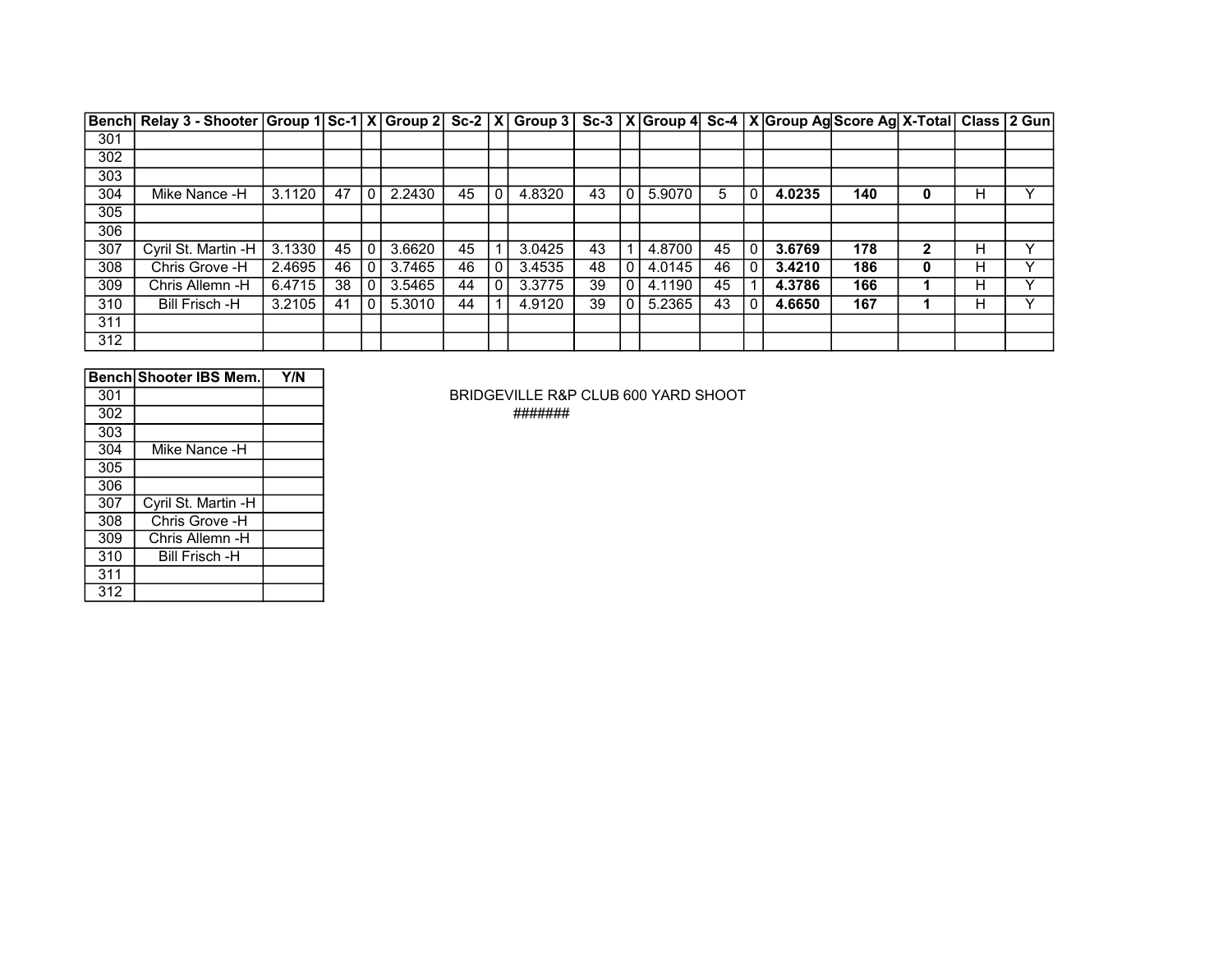|              |                       |                   | Gun   | $\overline{\mathbf{2}}$ | Group          |                         |              |                          |                   |                | Gun          | 2            | <b>Score</b>   |
|--------------|-----------------------|-------------------|-------|-------------------------|----------------|-------------------------|--------------|--------------------------|-------------------|----------------|--------------|--------------|----------------|
| <b>Bench</b> | <b>Shooter</b>        | <b>Group AGG.</b> | Class | Gun                     | <b>Place</b>   |                         | <b>Bench</b> | <b>Shooter</b>           | <b>Score AGG.</b> | X              | <b>Class</b> | Gun          | <b>Place</b>   |
| 101          | Bobby Miller -L       | 2.4799            |       | Υ                       |                | в                       | 101          | Bobby Miller -L          | 176               | 1              |              |              |                |
| 104          | Nick Cornell -L       | 2.5770            |       | N                       | 2              | R                       | 107          | Cyril St. Martin -L      | 168               | $\overline{2}$ |              | $\checkmark$ | $\overline{2}$ |
| 108          | Chris Grove -L        | 2.7264            |       | Y                       | 3              |                         | 109          | Chris Allen -L           | 167               | $\bf{0}$       |              |              | 3              |
| 107          | Cyril St. Martin -L   | 3.0744            |       | Υ                       | 4              | D                       | 110          | <b>Bill Frisch -L</b>    | 164               | 1              |              | $\checkmark$ | 4              |
| 109          | Chris Allen -L        | 3.5356            |       | Y                       | 5              | G                       | 104          | Nick Cornell -L          | 160               | 1              |              | N            | 5              |
| 206          | Mike Burns -L         | 3.9651            |       | Y                       | 6              | Е                       | 206          | Mike Burns -L            | 157               | $\mathbf{2}$   |              |              | 6              |
| 210          | Cliff Phillips -L     | 4.9009            |       | N                       | $\overline{ }$ | $\overline{\mathsf{v}}$ | 108          | Chris Grove -L           | 154               | $\Omega$       |              |              |                |
| 110          | <b>Bill Frisch -L</b> | 5.5628            |       | Υ                       | 8              |                         | 210          | <b>Cliff Phillips -L</b> | 143               | $\bf{0}$       |              | N            | 8              |
| 204          | Mike Nance -L         | 12.1965           |       | Y                       | 9              |                         | 204          | Mike Nance -L            | 89                | $\bf{0}$       |              |              | 9              |
| 201          | Bobby Miller -H       | 2.8918            | H     | ٧                       |                |                         | 308          | Chris Grove -H           | 186               | $\bf{0}$       | н            |              |                |
| 106          | Mike Burns -H         | 3.4051            | H     | Y                       | 2              | Е                       | 201          | <b>Bobby Miller -H</b>   | 182               | 1              | Н            |              | 2              |
| 308          | Chris Grove -H        | 3.4210            | H     | Y                       | 3              |                         | 307          | Cyril St. Martin -H      | 178               | $\overline{2}$ | H            |              | 3              |
| 307          | Cyril St. Martin -H   | 3.6769            | H     | Y                       | 4              | R                       | 111          | Joe Fox -H               | 175               | $\bf{0}$       | Н            | N            | 4              |
| 304          | Mike Nance -H         | 4.0235            | H     | $\checkmark$            | 5              | &                       | 310          | Bill Frisch -H           | 167               | 1              | н            |              | 5              |
| 111          | Joe Fox -H            | 4.1586            | Н     | N                       | 6              | P                       | 309          | Chris Allemn -H          | 166               | 1              | Н            | $\checkmark$ | 6              |
| 309          | Chris Allemn -H       | 4.3786            | H     | Y                       | 7              |                         | 106          | Mike Burns -H            | 164               | 1              | н            | $\checkmark$ | 7              |
| 310          | <b>Bill Frisch -H</b> | 4.6650            | H     | Y                       | 8              | C                       | 304          | Mike Nance -H            | 140               | $\mathbf{0}$   | Н            | $\checkmark$ | 8              |
| 211          | Mark Brown -H         | 16.8114           | Н     | N                       | 9              |                         | 211          | Mark Brown -H            | 19                | $\bf{0}$       | н            | N            | 9              |
| 205          | Jim Zimmerman - F     | 14.2626           | F     | N                       |                | U                       | 205          | Jim Zimmerman - F        | 24                | $\Omega$       | F            | N            |                |